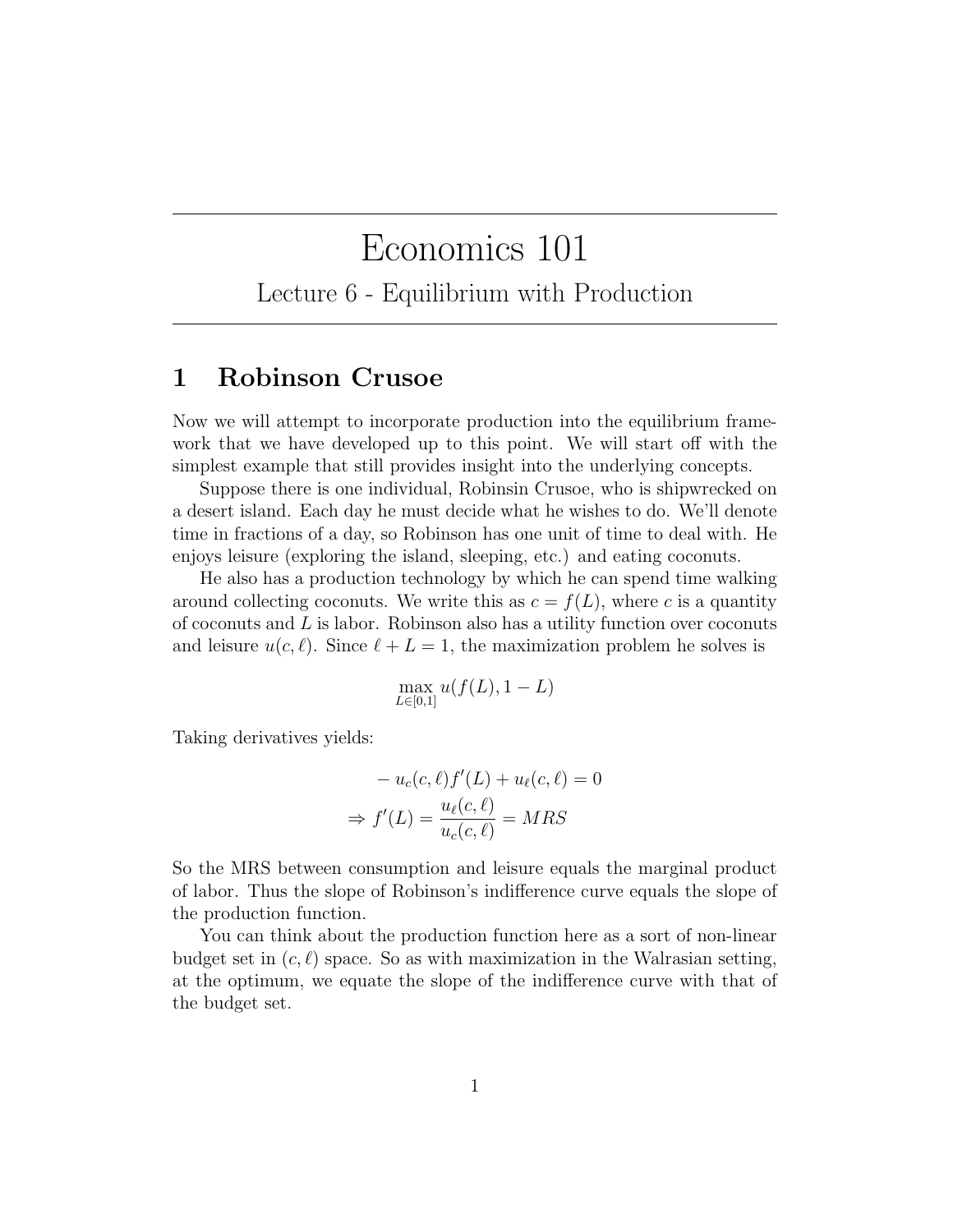Example 1. Let the production function be

$$
f(L) = AL^{\beta}
$$

where  $A > 0$  and  $\alpha \in (0, 1)$ . We can see immediately that this satisfies decreasing returns to scale since it is one-dimensional and concave. The utility as a function of c and  $\ell$  is

$$
u(c, \ell) = \alpha \log(c) + (1 - \alpha) \log(\ell)
$$

Plugging in the production function we get

$$
U(L) = \alpha \log(AL^{\beta}) + (1 - \alpha) \log(1 - L)
$$
  
=  $\alpha \log(A) + \alpha \beta \log(L) + (1 - \alpha) \log(1 - L)$ 

Taking derivatives, we can find the optimal labor choice L

$$
\frac{\partial U}{\partial L} = \frac{\alpha \beta}{L} - \frac{1 - \alpha}{1 - L} = 0
$$

$$
\Rightarrow \alpha \beta (1 - L) = (1 - \alpha)L
$$

$$
\Rightarrow (\alpha \beta + (1 - \alpha)) L = \alpha \beta
$$

$$
\Rightarrow L = \frac{\alpha \beta}{\alpha \beta + (1 - \alpha)}
$$

Plugging this back into the production function to find the quantity of coconuts c

$$
c = AL^{\beta} = A \left[ \frac{\alpha \beta}{\alpha \beta + (1 - \alpha)} \right]^{\beta}
$$

Of course, since we have only one agent in this economy, his optimal choice is also Pareto efficient.

## 2 Crusoe Inc.

Now we want to study this same technological environment, but in a market setting. To maintain simplicity, we will continue to have only one consumer, Robinson. We will also have one firm that is wholly owned by Robinson and that has one employee, Robinson. Apparently, after all these years on the island, Robinson has gone a little nutty.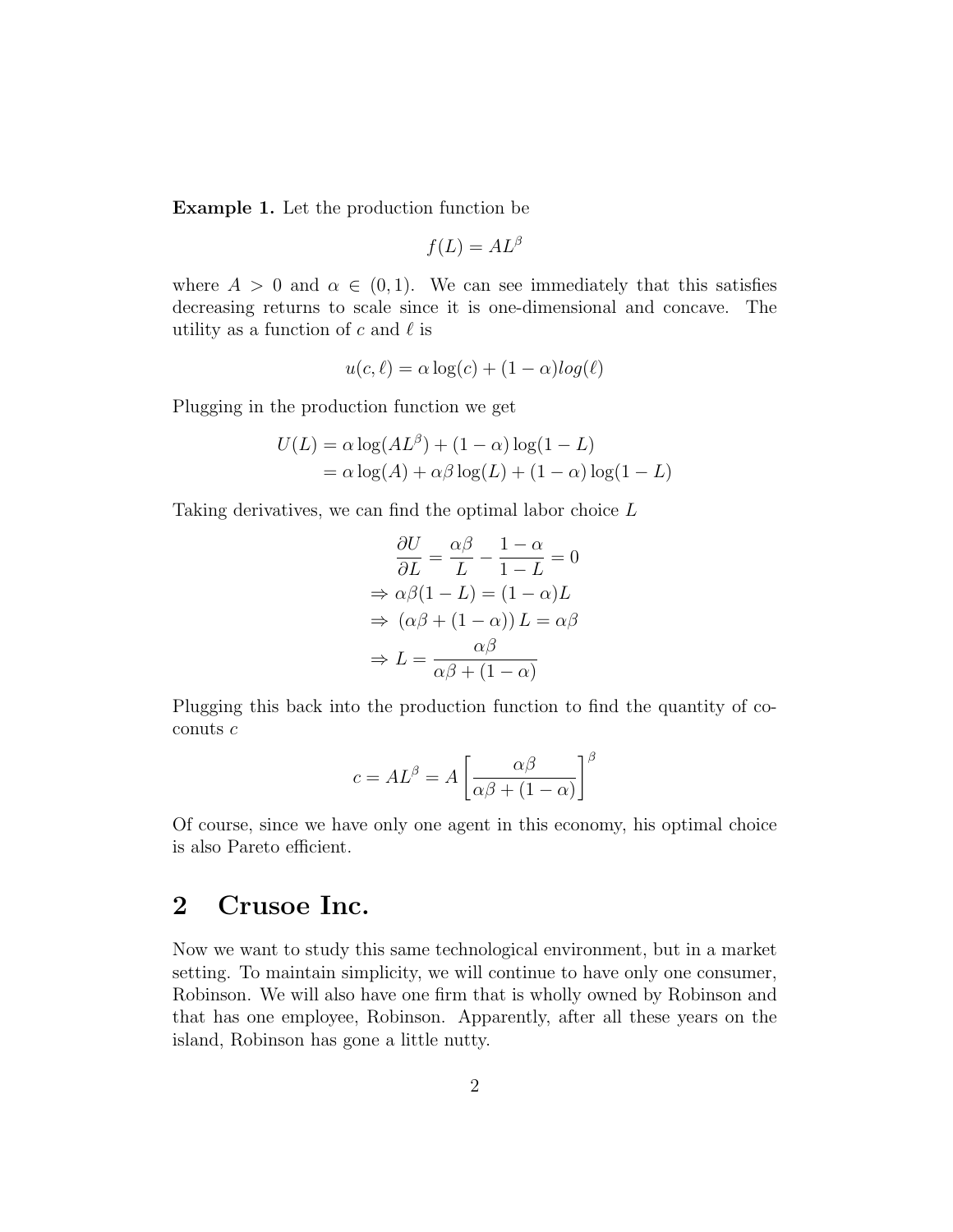Since Robinson is the sole shareholder of Crusoe Inc., he gets all of the profits in the form of dividends. We normalize the price of coconuts to one, so coconuts are essentially the medium of exchange in this economy. Thus Robinson's endowment is one day of time and  $\pi$  (profit) coconuts. The budget equation is then

$$
c = \pi + wL = \pi + w(1 - \ell)
$$

where  $w$  is the wage. He seeks to maximize

$$
u(L) = u(\pi + Lw, 1 - L)
$$

Taking the derivative we get

$$
\frac{\partial U}{\partial L} = u_c(c, \ell)w - u_{\ell}(c, \ell) = 0
$$

$$
\Rightarrow MRS = \frac{u_c(c, \ell)}{u_{\ell}(c, \ell)} = w
$$

So the MRS between coconuts and leisure equals the wage, a standard result.

Now consider the firm. It's profits are

$$
\pi(L) = f(L) - wL
$$

Taking the derivative

$$
\frac{\partial \pi}{\partial L} = f'(L) - w = 0
$$
  
\n
$$
\Rightarrow f'(L) = w
$$

Combining these, we get the same condition as Robinson's individual maximization

$$
MRS = \frac{u_{\ell}(c,\ell)}{u_{c}(c,\ell)} = w = f'(L)
$$

Remember, we can think of profit maximization as finding the highest isoprofit line in the production set. The value of profit at the optimal choice is

$$
\pi = c - wL
$$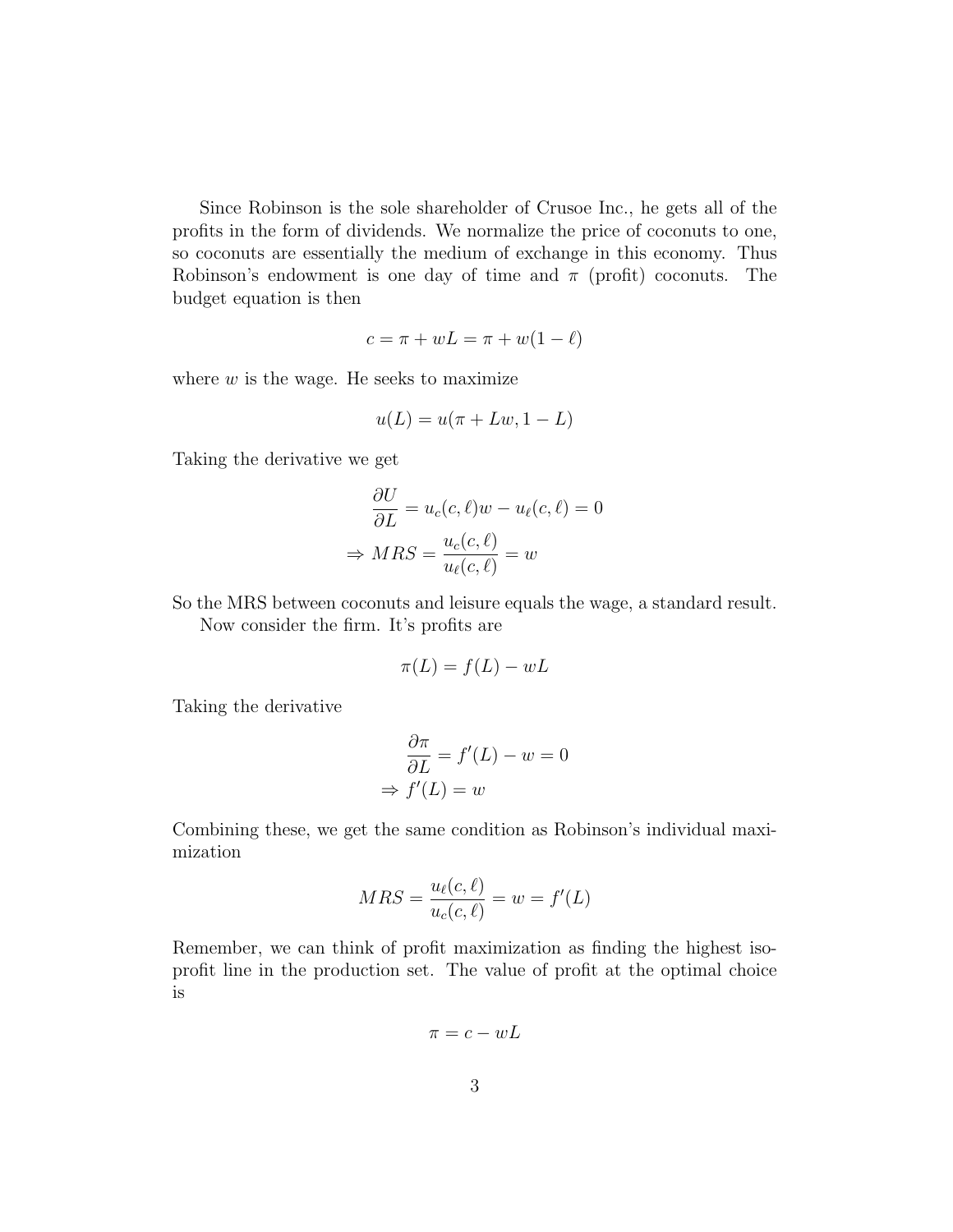Looking back, this is the same as Robinson the consumer's budget set. So in fact the outcome here is exactly the same as when Robinson was choosing how much to work by himself.

What would happen if we had constant returns to scale? Then  $f(L) = AL$ and firm profits are

$$
\pi(L) = AL - wL = (A - w)L
$$

So in order for equilibrium production to be positive and finite, we must have  $A = w$ . In this case, profits are zero, hence the producer is indifferent between all levels of production, so he will produce whatever Robinson demands. The situation will then coincide with Robinson's individual maximization.

When  $f$  has increasing returns to scale, the individual maximization involves either no leisure or all leisure. Things get a bit strange here.

**Example 2.** Given wage  $w$ , Robinson seeks to maximize

$$
u(c, \ell) = \alpha \log(c) + (1 - \alpha) \log(\ell)
$$

The budget constraint is

$$
c = \pi + wL = \pi + (1 - \ell)w
$$

so the utility for a particular L is

$$
U(L) = \alpha \log(\pi + wL) + (1 - \alpha) \log(1 - L)
$$

Taking derivatives yields

$$
\frac{\partial U}{\partial L} = \frac{w\alpha}{\pi + wL} - \frac{1-\alpha}{1-L} = 0
$$
  
\n
$$
\Rightarrow w\alpha(1-L) = (1-\alpha)(\pi + wL)
$$
  
\n
$$
\Rightarrow (\alpha w - (1-\alpha)\pi) = wL
$$
  
\n
$$
\Rightarrow L = \alpha - (1-\alpha)(\pi/w)
$$

So now we know how much Robinson will choose to work given a certain wage. Now let's turn to the firm side. The production function for the firm is

$$
f(L) = AL^{\beta}
$$